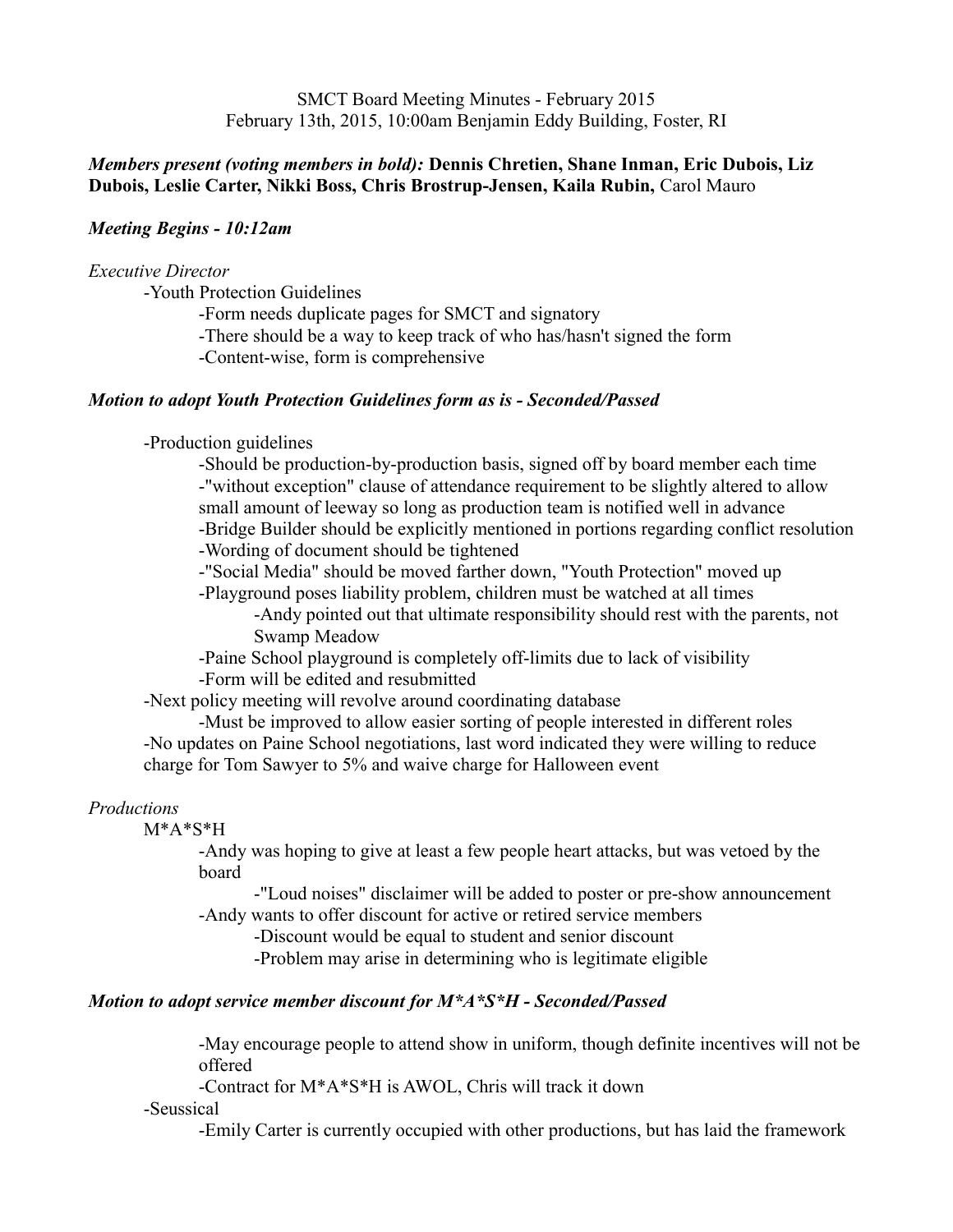for Seussical and will be ready to move forward soon

-Bob Hollis is being considered for Bridge Builder

#### -USO Show

-Will it have a Bridge Builder?

-This will need to be discussed with Artie Robillard, the director

## -Next season

-Chris still needs to speak to the people behind potential shows before a final decision can be made

-It would be ideal to have the season decided in time to be promoted alongside promotion of M\*A\*S\*H

-At next creative meeting, unplugged, dinner theatre, etc. will also be considered

## *Motion to approve selection proposed by creative team in advance - Seconded/Passed*

#### -Creative Studio

-Disclaimers regarding language, violence, etc will be added to descriptions of Creative Studio videos as needed

-Standards for acceptability and quality must be set for potential future projects

-Andy suggests Creative Director should oversee Creative Studio productions

-Filming of most recent CAST video was never completed

-Training is still needed

-Future projects should have one definite person in charge to guide production -Discussion of how to move projects from editing stage to uploading stage can wait until M\*A\*S\*H is completed

## *Events*

-Date must be chosen for Foster Follies

-Schedule is already behind where it has been in previous years -Nikki will assume responsibility for making necessary preparations -Possibility of auction in combination with Follies will be pursued

## *Public Relations*

-New website is up and running, is mobile-compatible

-Mention of "swampmeadow@aol.com" address on website needs to be annihilated -Email has been moved to new host

-New host has maximum of five free mailing lists, extras cost a monthly fee -Approval is required for every message sent, regardless of past approval

# *Fundraising*

-Meryn has submitted proposal for community-building grant to allow construction of small outdoor performance space

-Likely to be approved

-New library director wants to work together on plans

-Only a possibility if additional money is obtained

# *Tech*

-Upgrading Q-lab would cost extra -Still necessary